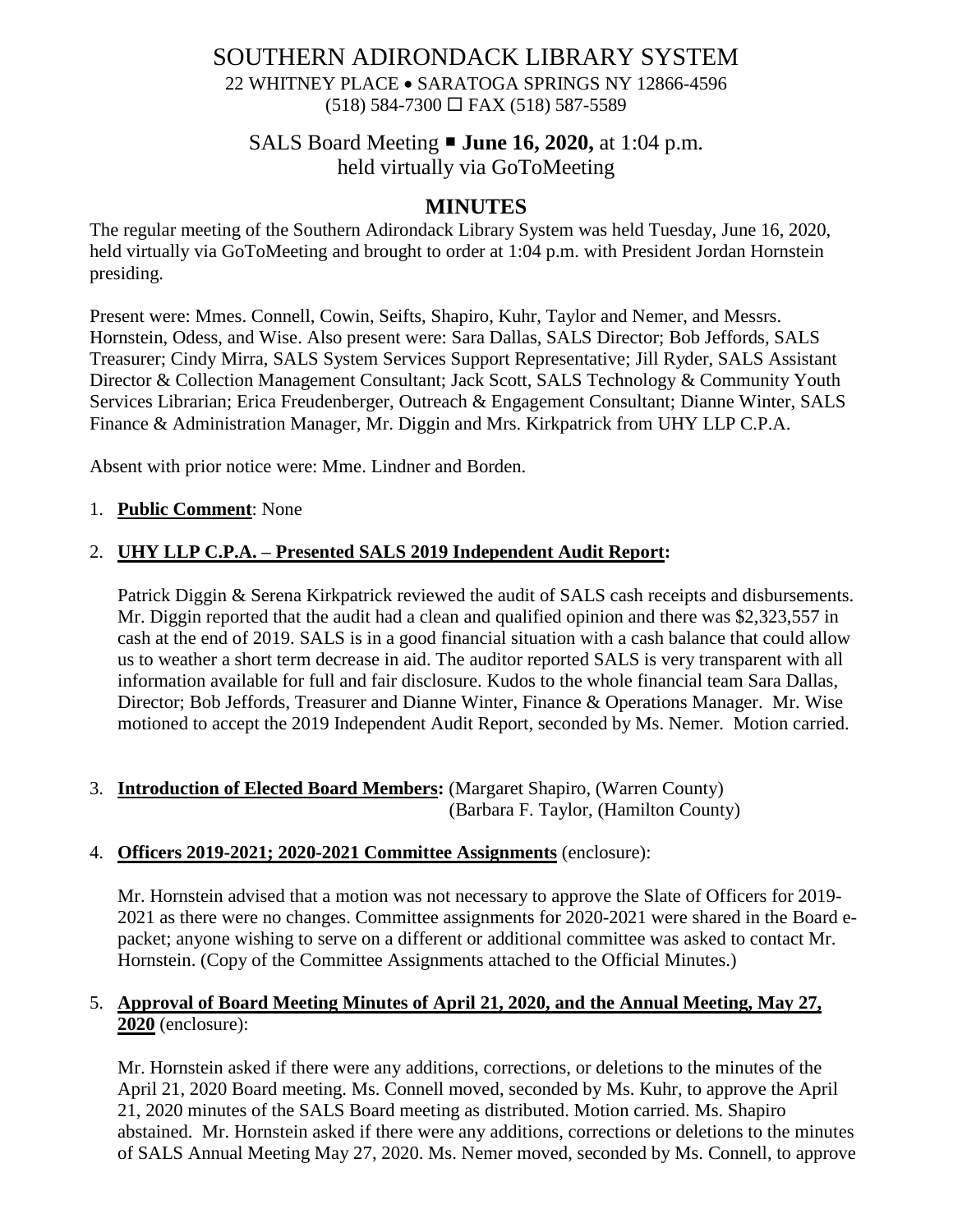*SALS Board Meeting Minutes, June 16, 2020………………………………………………..……..2* the May 27, 2020 SALS Annual Meeting Minutes, as distributed. Motion carried. Ms. Shapiro abstained.

#### 6. **Treasurer's Report and Monthly Budget Reports for April and May 2020 (attached):**

Mr. Jeffords reviewed the April and May 2020 Treasurer's and Monthly Budget Reports. Mr. Wise moved, seconded by Mr. Odess, that receipt of the April and May reports be acknowledged and filed for audit. Motion carried. (*Copy attached to the Official Minutes.*)

#### 7. **Director's Report** (*in addition to the written report sent out with the Board Meeting packets)*:

Mrs. Dallas thanked everyone for attending todays virtual meeting and welcomed new board members Margaret Shapiro and Barbara F. Taylor. Mrs. Dallas thanked the board members for graciously agreeing to serve on the committees noted in their Board e-packets.

Mrs. Dallas reported that the SALS building was opened for fifty percent of the SALS staff including three Arnoff drivers. Prior to staff reporting to work in the building, Dianne Winter prepared the floor plans with arrows guiding staff to various destinations and Arnoff helped to reconfigure the sorting area for social distancing.

Mrs. Dallas shared that the Capital Region is expected to move into Phase 3 tomorrow, June 17, 2020. The SALS building is treated like an office building and was opened in Phase 2.

Some SALS member libraries are beginning curbside delivery and Mrs. Dallas thanked Jill Ryder, JA Staff and Sharon O'Brien (MVLS) for the background work done on the ILS to allow the reopening.

Mrs. Dallas announced that member libraries are working to have limited reopening for the public. Once again, library staff and boards understand that so much is not known about the spread of the virus, so slow, careful and steady is the best way to move forward.

Every Wednesday, the member library directors meet for about an hour. Thanks to Alex Gutelius for chairing the meetings. It has given all of the directors a chance to talk, share best practices, exchange information and support each other as we work to provide library services to our communities.

Mrs. Dallas reported that all meetings may continue to be held virtually until July  $6<sup>th</sup>$ , 2020.

Mrs. Dallas continues to work with library boards and staff assisting and answering questions.

SALS has still not received any word about state aid. It is unknown when the state aid will be released and how large the cut will be. This means a challenge for next year's budget cycle. SALS Audit and Finance and Personnel committees usually meet in August to develop a draft budget for review at the September meeting.

The New York State Library Construction portal has opened and libraries were sent the information. The completed applications are due to SALS August  $28<sup>th</sup>$ , will be reviewed by the Building Committee in early September, and the approved applications will be sent to the New York State Division of Library Development after the September board meeting.

Total funding for all projects is \$396,655. There is now an opportunity for a library in an economically challenged community to get 90% funding.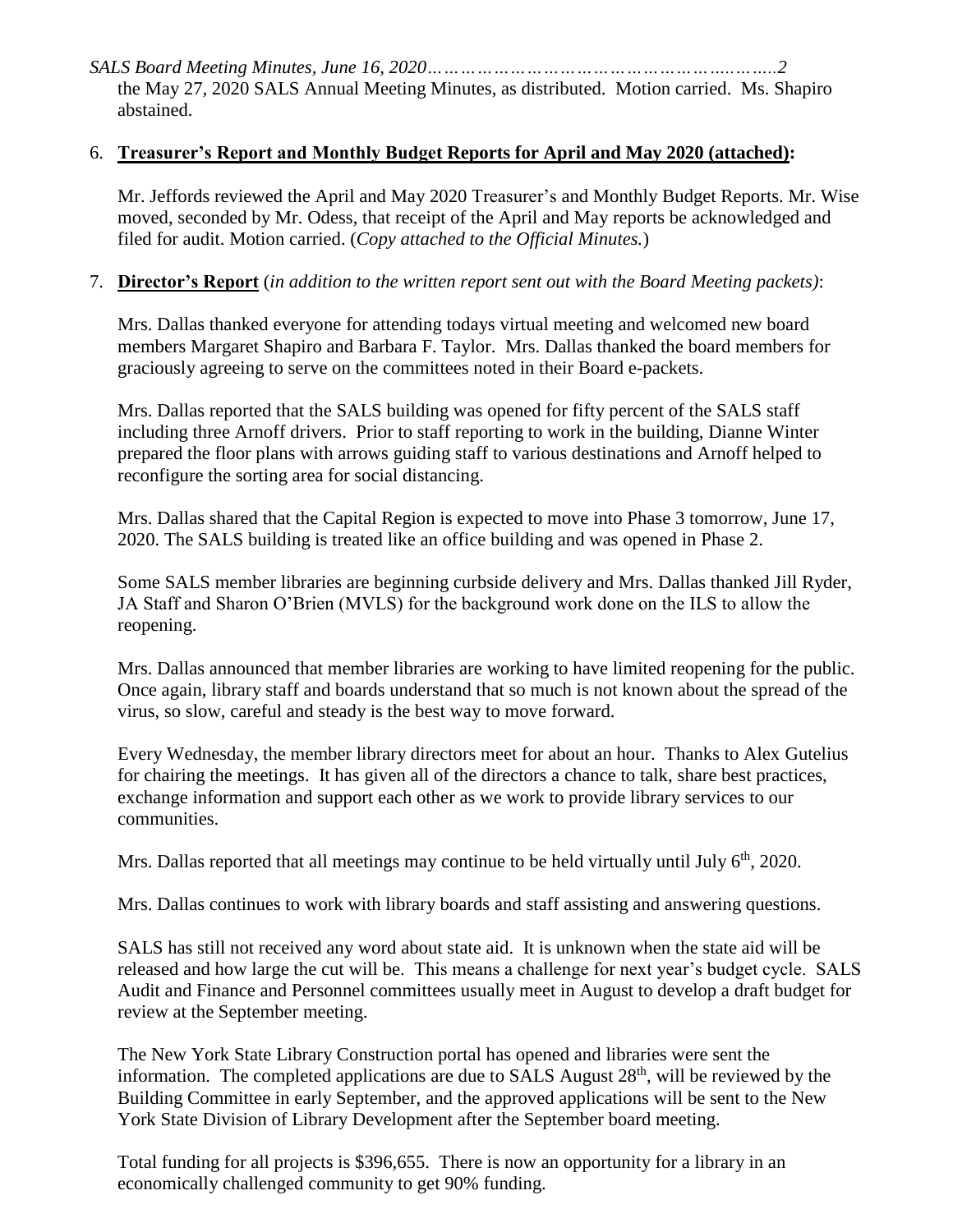*SALS Board Meeting Minutes, June 16, 2020………………………………………………..……..3*

In preparation for reduced funding in 2021, SALS staff will work with the member library directors and board members to determine the most important services SALS provides to support them in their work. The available funds will be allocated to those services.

A questions and answer sheet distributed to all of the member libraries in SALS and MVLS regarding JA fees.

Jack Scott shared a presentation of data and charts about how the e-content has been used during the library physical closures.

Mrs. Dallas will be attending the American Library Association's Annual Meeting virtually. Two of the programs she submitted will be presented.

ALA council meetings will be held virtually, as will the Freedom to Read Foundation board meeting.

Mrs. Dallas will be part of an ALA Committee on Legislation video.

Mrs. Dallas has been working on the ALA Sustainability Task Force and the final report has been written and submitted to the ALA Executive Board.

Mrs. Dallas is a member of the ALA Intellectual Freedom Privacy Committee. The committee posted information on COVID and patron privacy on its website.

Mrs. Dallas thanked all the SALS and JA staff who are working in the SALS building and remotely to provide support to our member libraries and our communities.

Mrs. Dallas thanked Mr. Hornstein and the SALS Board for approving the social justice statement.

Joint Automation Report: Mr. Wise reported that a JA meeting was held on May 13<sup>th</sup>.

The JA staff continues to work behind the scenes doing numerous tasks to keep things continuing to move forward. Mr. Wise commends them for their hard work.

# *Other*: None.

# 8. **Committee Reports**:

- a. *Audit & Finance (R.Wise, chair)*: No report.
- b. *Building (C. Connell, chair)*: Ms. Connell echoed Mrs. Dallas' report that directions for completing a State Aid for Library Construction application were circulated to member library directors on June 15<sup>th</sup>, and the committee will review the applications in advance of the September SALS Board meeting.
- c. *Bylaws (R. Wise, chair)*: No report.
- d. *Central Library (D. Nemer, chair)*: No report.
- e. *County Aid Coordinators (Seifts, Connell, Odess, Cowin)*: No report.
- f. *Library Services (C. Kuhr, chair)*: No report.
- g. *\*Personnel (L. Borden, chair)*: No report.
- h. *Trustee Nominating (E. Cowin, chair)*: No report.
- 9. **Unfinished Business**: None